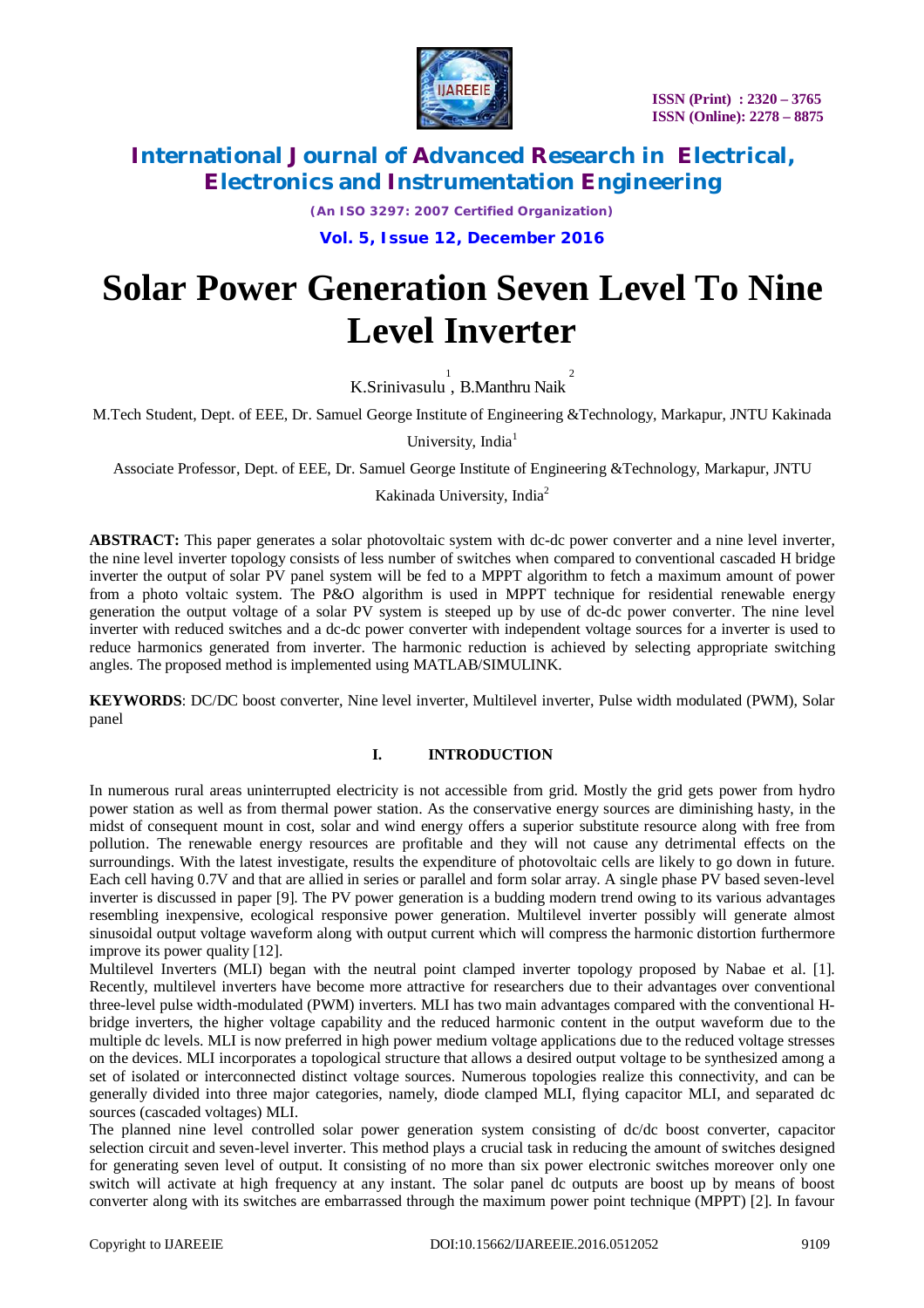

*(An ISO 3297: 2007 Certified Organization)*

#### **Vol. 5, Issue 12, December 2016**

of supplying power towards the utility, the dc power is rehabilitated to ac by means of single H-bridge inverter combined in the company of the capacitor selection circuit.

Recently, many topologies of the MLI and its control techniques have been published. The MLI technique is implemented by adding one switch and four power diodes to the H-bridge single phase inverter. Another solution can be found by using two switches and two power diodes with the H-bridge single phase inverter. Those two systems can generate only five levels in the output voltage with less harmonic contents. The other solution is a modular inverter that can reach to any required voltage levels. But these inverters topologies can be improved by reducing their switches without affecting their performances.

The modular multilevel inverter is similar to the cascade H-bridge type. For this, a new modulation method is proposed to achieve dynamic capacitor voltage balance. A multilevel dc-link inverter is presented to overcome the problem of partial shading of individual photovoltaic sources that are connected in series. The dc bus of a full-bridge inverter is configured by several individual dc blocks, where each dc block is composed of a solar cell, a power electronic switch, and a diode. Controlling the power electronics of the dc blocks will result in a multilevel dc-link voltage to supply a full-bridge inverter and to simultaneously overcome the problems of partial shading of individual photovoltaic sources.

This paper proposes a new solar power generation system. The proposed solar power generation system is composed of a dc/dc power converter and a seven-level inverter. The seven level inverter is configured using a capacitor selection circuit and a full-bridge power converter, connected in cascade. The seven-level inverter contains only six power electronic switches, which simplifies the circuit configuration. Since only one power electronic switch is switched at high frequency at any time to generate the seven-level output voltage, the switching power loss is reduced, and the power efficiency is improved. The inductance of the filter inductor is also reduced because there is a seven level output voltage. In this topology nine level inverters are used to produce pulse width modulated signals. Conventional PI inverter has some disadvantage i.e large steady state error and more settling time.



Fig.1. Block Diagram of Proposed Solar Power Generation System

#### **II. CIRCUIT CONFIGURATION**

Fig 1 shows the configuration of the proposed solar power generation system.



Fig. 2 Configuration of the proposed solar power generation system.

The proposed solar power generation system is composed of a solar cell array, a dc–dc power converter, and a new seven-level inverter. The solar cell array is connected to the dc–dc power converter, and the dc–dc power converter is a boost converter that incorporates a transformer with a turn ratio of 2:1. The dc–dc power converter converts the output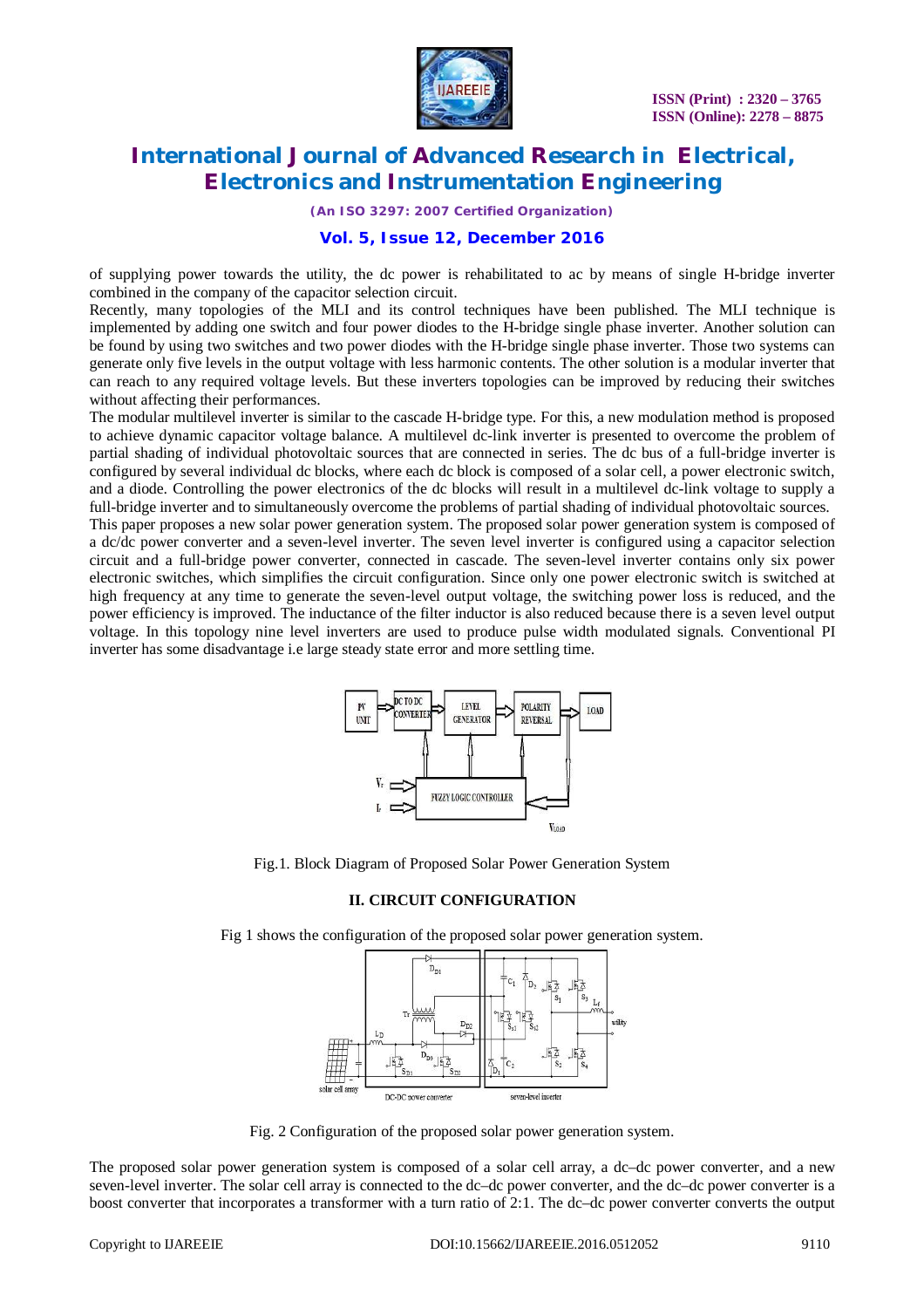

*(An ISO 3297: 2007 Certified Organization)*

#### **Vol. 5, Issue 12, December 2016**

power of the solar cell array into two independent voltage sources with multiple relationships, which are supplied to the seven-level inverter. This new seven-level inverter is composed of a capacitor selection circuit and a full-bridge power converter, connected in a cascade. The power electronic switches of capacitor selection circuit determine the discharge of the two capacitors while the two capacitors are being discharged individually or in series. Because of the multiple relationships between the voltages of the dc capacitors, the capacitor selection circuit outputs a three-level dc voltage. The full-bridge power converter further converts this threelevel dc voltage to a seven-level ac voltage that is synchronized with the utility voltage. In this way, the proposed solar power generation system generates a sinusoidal output current that is in phase with the utility voltage and is fed into the utility, which produces a unity power factor. As can be seen, this new seven-level inverter contains only six power electronic switches, so the power circuit is simplified.

#### **II. DC–DC POWER CONVERTER**

As seen in Fig.1, the DC–DC power converter incorporates a boost converter and a current-fed forward converter. The boost converter is composed of an inductor LD, a power electronic switch SD1, and a diode, DD3. The boost converter charges capacitor C2 of the seven-level inverter. The current-fed forward converter is composed of an inductor LD, power electronic switches SD1 andSD2, a transformer, and diodes DD1 and DD2. The current-fed forward converter charges capacitor C1 of the seven-level inverter. The inductor LD and the power electronic switchSD1 of the current-fed forward converter are also used in the boost converter. Fig 3(a) shows the operating circuit of the dc–dc power converter when SD1 is turned ON. The solar cell array supplies energy to the inductor LD. When SD1 is turned OFF and SD2 is turned ON, its operating circuit is shown in Fig 3(b). Accordingly, capacitor C1is connected to capacitor C2 in parallel through the transformer, so the energy of inductor LD and the solar cell array charge capacitorC2 through DD3 and charge capacitor C1 through the transformer and DD1 during the off state of SD1. Since capacitorsC1 andC2 are charged in parallel by using the transformer, the voltage ratio of capacitors C1and C2 is the same as the turn ratio (2:1) of the transformer. Therefore, the voltages of C1 and C2 have multiple relationships. The boost converter is operated in the continuous conduction mode (CCM). The voltage ofC2can be represented as





 $V_{c2} = \frac{1}{1 - D} V_s$ 



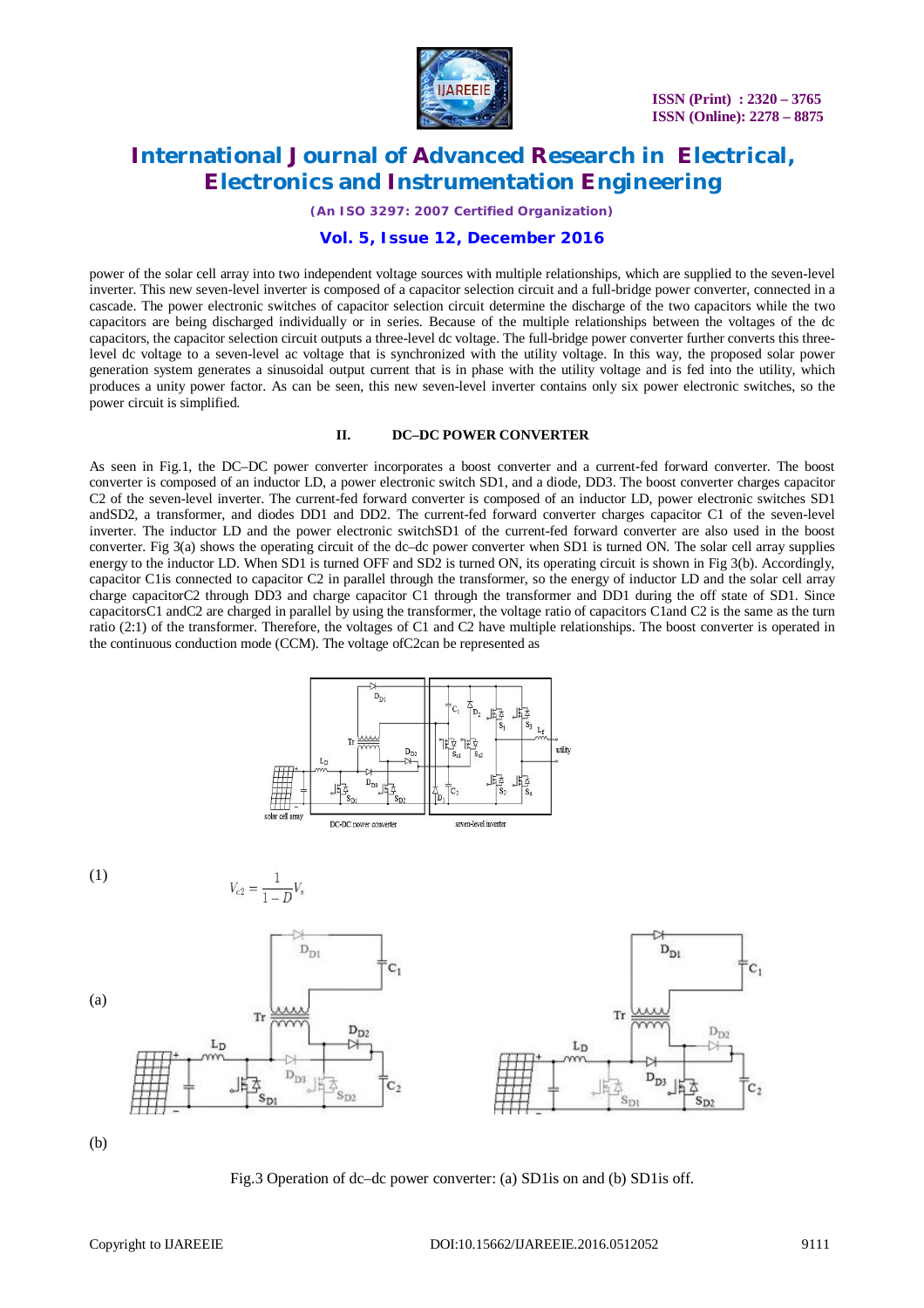

*(An ISO 3297: 2007 Certified Organization)*

#### **Vol. 5, Issue 12, December 2016**

Where VS is the output voltage of solar cell array and D is the duty ratio of SD1. The voltage of capacitor C1 can be represented as  $(2)$  It should be noted that the current of the magnetizing inductance of the transformer increases whenSD2 is in the ON state. Conventionally, the forward converter needs a third demagnetizing winding in order to release the energy stored in the magnetizing inductance back to the power source. However, in the proposed dc–dc power converter, the energy stored in the magnetizing inductance is delivered to capacitorC2 through DD2 andSD1 whenSD2 is turned OFF. Since the energy stored in the magnetizing inductance is transferred forward to the output capacitorC2 and not back to the dc source, the power efficiency is improved. In addition, the power circuit is simplified because the charging circuits for capacitors C1 and C2 are integrated. Capacitors C1 and C2 are charged in parallel by using the transformer, so their voltages automatically have multiple relationships. The control circuit is also simplified.

#### **III. SEVEN-LEVEL INVERTER**

As seen in Fig1, the seven-level inverter is composed of a capacitor selection circuit and a full-bridge power converter, which are connected in cascade. The operation of the seven level inverter can be divided into the positive half cycle and the negative half cycle of the utility. For ease of analysis, the power electronic switches and diodes are assumed to be ideal, while the voltages of both capacitors C1 and C2 in the capacitor selection circuit are constant and equal to  $V_{dc}/3$ and  $2V_{dc}/3$ , respectively. Since the output current of the solar power generation system will be controlled to be sinusoidal and in phase with the utility voltage, the output current of the seven-level inverter is also positive in the positive half cycle of the utility. The operation of the seven-level inverter in the positive half cycle of the utility can be further divided into four modes, as shown in Fig 3.



Fig 4 Operation of the seven-level inverter in the positive half cycle, (a) Mode 1, (b) mode 2, (c) mode 3, and (d) mode 4.

*Mode 1:* The operation of mode 1 is shown in Fig 4(a). BothSS1 andSS2 of the capacitor selection circuit are OFF, soC1 is discharged through D1 and the output voltage of the capacitor selection circuit is  $V_{d}$  3.S1andS4of the fullbridge power converters are ON. At this point, the output voltage of the seven-level inverter is directly equal to the output voltage of the capacitor selection circuit, which means the output voltage of the seven-level inverter is  $V_{dc}/3$ .

*Mode 2*: The operation of mode 2 is shown in Fig 4(b). In the capacitor selection circuit,SS1 is OFF and SS2 is ON, soC2 is discharged throughSS2andD2and the output voltage of the capacitor selection circuit is 2Vdc/3.S1andS4of the full-bridge power converter are ON. At this point, the output voltage of the seven-level inverter is  $2Vdc/3$ .

*Mode* 3: The operation of mode 3 is shown in Fig 4(c). In the capacitor selection circuit, SS1 is ON. Since D2 has a reverse bias whenSS1is ON, the state ofSS2cannot affect the current flow. Therefore,SS2 may be ON or OFF, to avoiding switching of SS2.Both C1 and C2 are discharged in series and the output voltage of the capacitor selection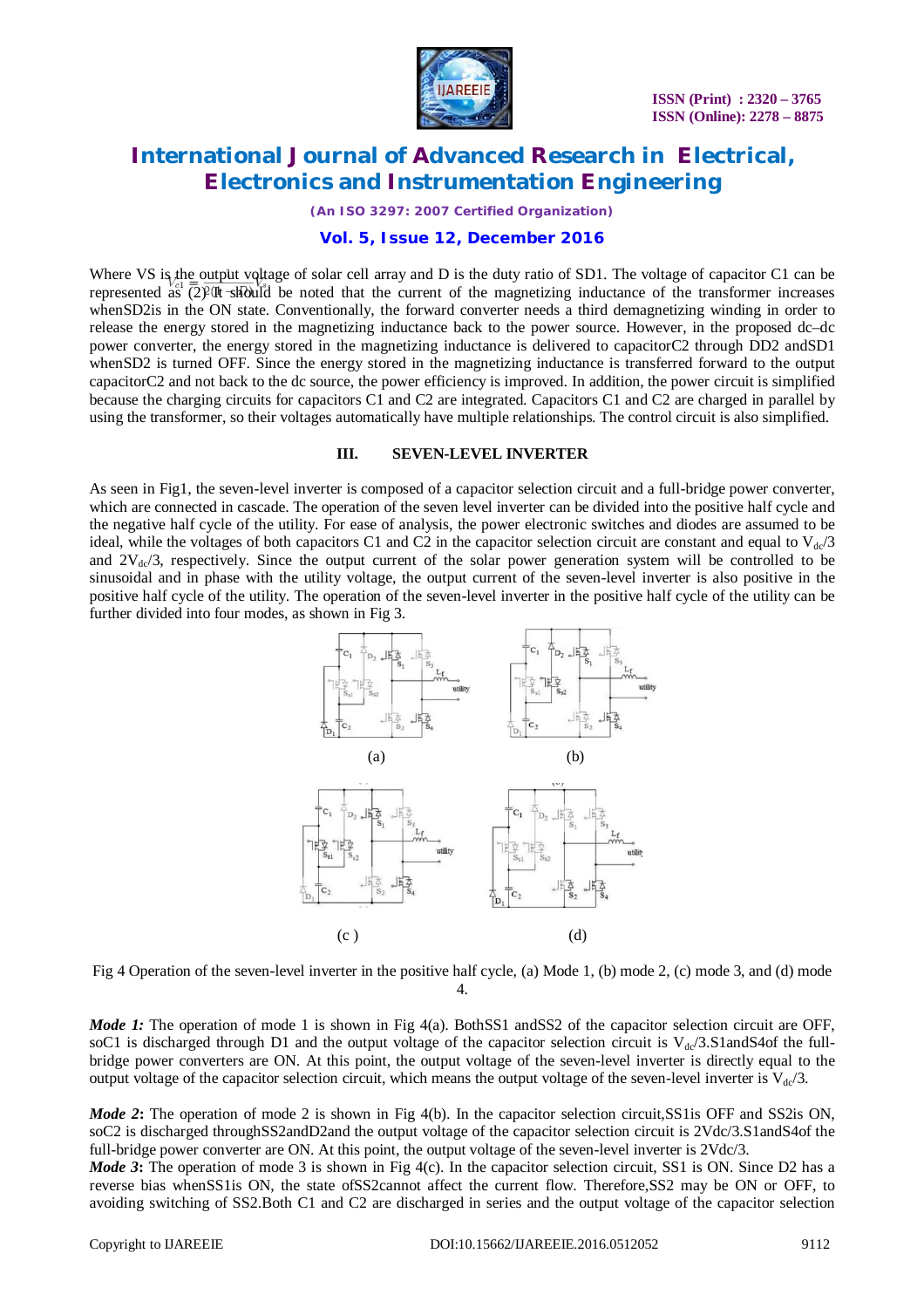

*(An ISO 3297: 2007 Certified Organization)*

#### **Vol. 5, Issue 12, December 2016**

circuit is  $V_{dc}$ . S1 and S4 of the full-bridge power converter are ON. At this point, the output voltage of the seven-level inverter is  $V_{dc}$ .

*Mode 4:* The operation of mode 4 is shown in Fig 4(d). BothSS1 and SS2 of the capacitor selection circuit are OFF. The output voltage of the capacitor selection circuit is Vdc/3. OnlyS4 of the full-bridge power converter is ON. Since the output current of the seven-level inverter is positive and passes through the filter inductor, it forces the anti parallel diode of S2 to be switched ON for continuous conduction of the filter inductor current. At this point, the output voltage of the seven level inverter is zero. Therefore, in the positive half cycle, the output voltage of the seven-level inverter has four levels: Vdc, 2Vdc/3, Vdc/3, and 0.

In the negative half cycle, the output current of the seven-level inverter is negative. The operation of the seven-level inverter can also be further divided into four modes, as shown in Fig 5. A comparison with Fig 4 shows that the operation of the capacitor selection circuit in the negative half cycle is the same as that in the positive half cycle. The difference is that S2 and S3 of the full-bridge power converter are ON during modes 5, 6, and 7, and S2 is also ON during mode 8 of the negative half cycle. Accordingly, the output voltage of the capacitor selection circuit is inverted by the full-bridge power converter, so the output voltage of the seven-level inverter also has four levels: −Vdc, −2Vdc/3,−Vdc/3, and 0. In summary, the output voltage of the seven-level inverter has the voltage levels:Vdc,2Vdc/3,Vdc/3, 0,−Vdc/3,−2Vdc/3, and −Vdc. The seven-level inverter is controlled by the current-mode control, and pulse-width modulation (PWM) is use to generate the control signals for the power electronic switches. The output voltage of the seven-level inverter must be switched in two levels, according to the utility voltage. One level of the output voltage is higher than the utility voltage in order to increase the filter inductor current, and the other level of the output voltage is lower than the utility voltage, in order to decrease the filter inductor current. In this way, the output current of the seven-level inverter can be controlled to trace a reference current.



Fig 5 Operation of the seven-level inverter in the negative half cycle: (a) Mode 5, (b) mode 6, (c) mode 7, and (d) mode 8.

Accordingly, the output voltage of the seven-level inverter must be changed in accordance with the utility voltage. In the positive half cycle, when the utility voltage is smaller than Vdc/3, the seven-level inverter must be switched between modes 1 and 4 to output a voltage of Vdc/3 or 0. Within this voltage range, S1 is switched in PWM. The duty ratio d of S1 can be represented as

$$
d = v_m / V_{\rm tri}
$$
\n(3)

Where  $V_m$  and  $V_{tri}$  are the modulation signal and the amplitude of carrier signal in the PWM circuit,

respectively. The output voltage of the seven-level inverter can be written as

 $v_o = d \cdot V_{\text{dc}}/3 = k_{\text{rwm}} v_m$  (4) Where k<sub>pwm</sub> is the gain of inverter, which can be written as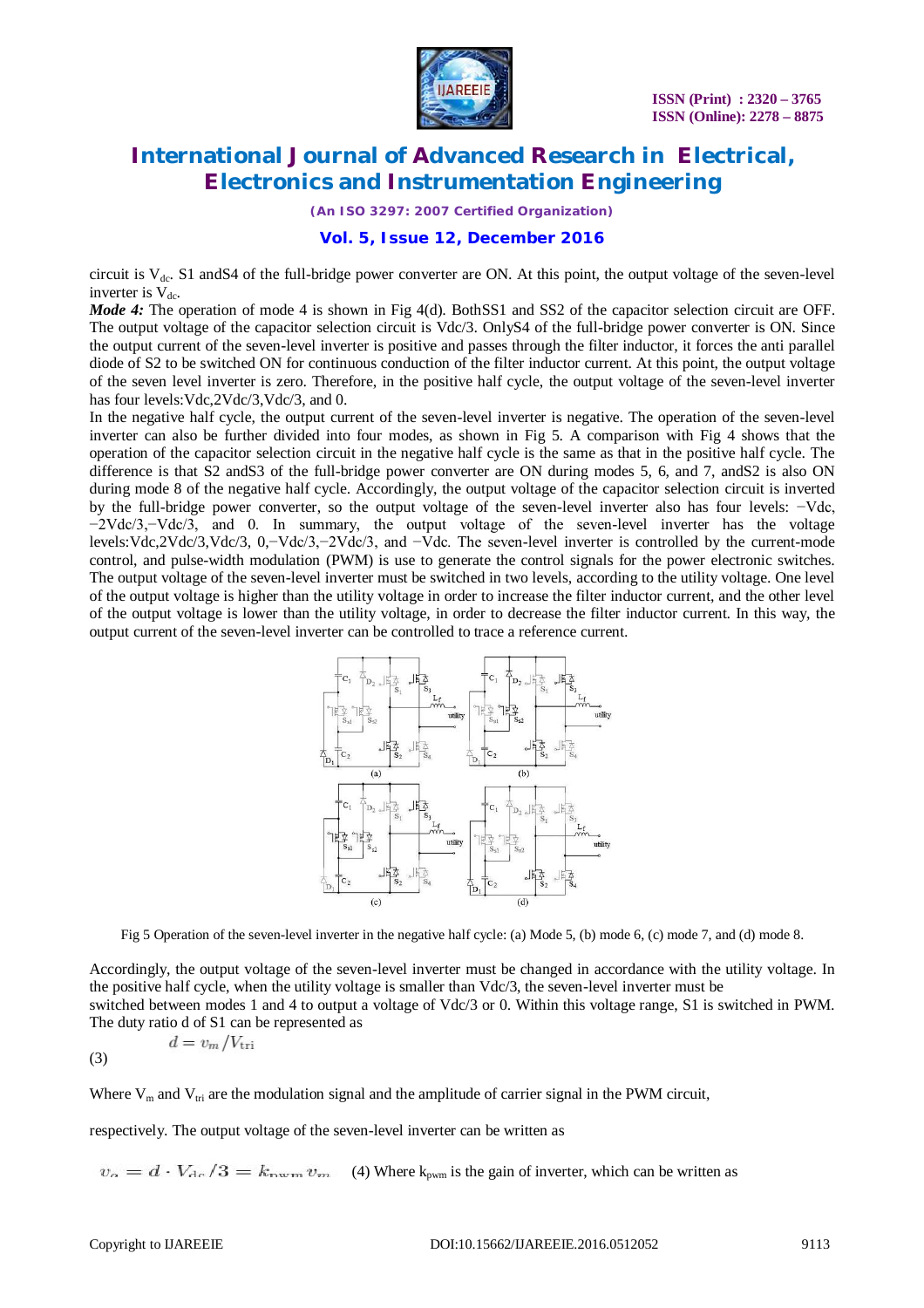

*(An ISO 3297: 2007 Certified Organization)*

#### **Vol. 5, Issue 12, December 2016**

$$
k_{\rm{pwm}} = V_{\rm{dc}} / 3V_{\rm{tri}}.\tag{5}
$$

Fig .5(a) shows the simplified model for the seven-level inverter when the utility voltage is smaller than Vdc/3. The closed loop transfer function can be derived as

$$
I_o = \frac{k_{\text{pwm}} G_c / L_f}{s + k_i k_{\text{pwm}} G_c / L_f} I_o^* - \frac{1 / L_f}{s + k_i k_{\text{pwm}} G_c / L_f} V_u
$$

(6) Where Gc is the current inverter and ki is the gain of the current detector. The seven-level inverter is switched between modes 2 and 1, in order to output a voltage of 2Vdc/3 or Vdc/3 when the utility voltage is in the range (Vdc/3, 2Vdc/3). Within this voltage range, SS2 is switched in PWM. The duty ratio ofSS2 is the same as

(3). However, the output voltage of seven-level inverter can be written as

(7) 
$$
v_o = d \cdot V_{dc}/3 + V_{dc}/3 = k_{\text{pwm}} v_m + V_{dc}/3.
$$



Fig 6. Model of the seven-level inverter under different range of utility voltage, (a) in the range of smaller than Vdc/3, (b) in the range of (Vdc/3, 2Vdc/3), (c) in the range of higher than 2Vdc/3

$$
I_o = \frac{k_{\text{pwm}} G_c / L_f}{s + k_i k_{\text{pwm}} G_c / L_f} I_o^* - \frac{1 / L_f}{s + k_i k_{\text{pwm}} G_c / L_f} (V_u - V_{\text{dc}}/3).
$$

Fig 6(b) shows the simplified model for the seven-level inverter when the utility voltage is within this voltage range. The closed-loop transfer function can be derived as

(8) The seven-level inverter is switched between modes 3 and 2 in order to output a voltage of Vdc or 2Vdc/3, when the utility voltage is in the range (2Vdc/3, Vdc). Within this voltage range, SS1 is switched in PWM and SS2 remains in the ON state to avoid switching ofSS2. The duty ratio of SS1 is the same as (3). However, the output voltage of sevenlevel inverter can be written as

 $v_o = d \cdot V_{dc}/3 + 2V_{dc}/3 = k_{pwm}v_m + 2V_{dc}/3$ . (9) Fig.5(c) shows the simplified model for the seven-level inverter when the utility voltage is within this voltage range. The closed-loop transfer function can be derived as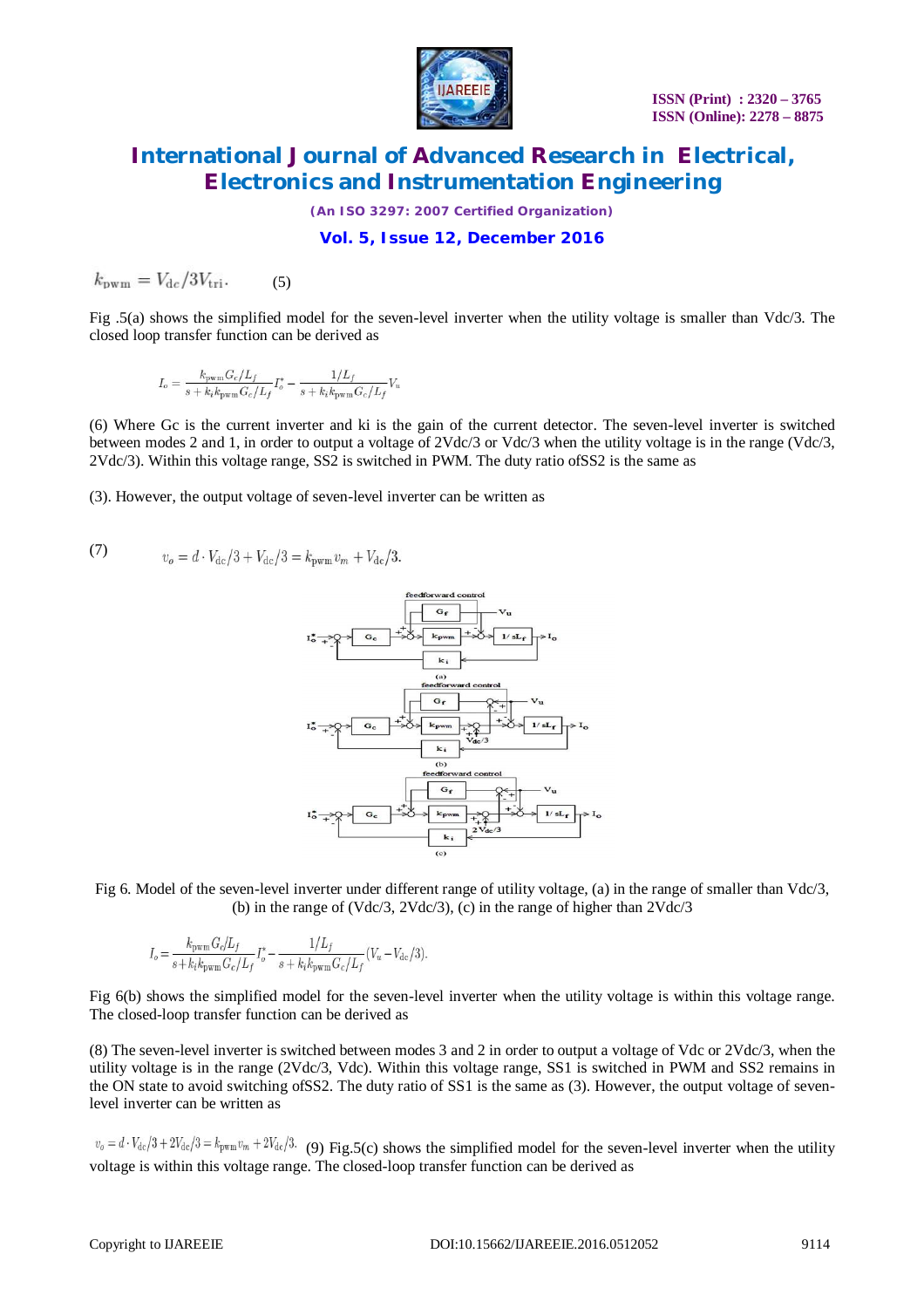

*(An ISO 3297: 2007 Certified Organization)*

#### **Vol. 5, Issue 12, December 2016**

(10)  $I_o = \frac{k_{\text{pwm}} G_c/L_f}{s + k_i k_{\text{pwm}} G_c/L_f} I_o^* - \frac{1/L_f}{s + k_i k_{\text{pwm}} G_c/L_f} (V_u - 2V_{\text{dc}}/3).$ 

#### TABLE I

#### STATES OF POWER ELECTRONIC SWITCHES FOR ASEVEN-LEVEL INVERTER

|                                  |            | positive half cycle |            |       |            |       |
|----------------------------------|------------|---------------------|------------|-------|------------|-------|
|                                  | $S_{S1}$   | $S_{S2}$            | $S_1$      | $S_2$ | $S_3$      | $S_4$ |
| $ v_{\rm u}  < V_{\rm dc}/3$     | off        | off                 | <b>PWM</b> | off   | off        | on    |
| $2V_{dc}/3 >  v_{u}  > V_{dc}/3$ | off        | <b>PWM</b>          | on         | off   | off        | on    |
| $ v_{\rm u}  > 2V_{\rm de}/3$    | <b>PWM</b> | on                  | on         | off   | off        | on    |
|                                  |            | negative half cycle |            |       |            |       |
| $ v_{\rm u}  < V_{\rm dc}/3$     | off        | off                 | off        | on    | <b>PWM</b> | off   |
| $2V_{dc}/3 >  v_{u}  > V_{dc}/3$ | off        | <b>PWM</b>          | off        | on    | on         | off   |
| $ v_{\rm u}  > 2V_{\rm de}/3$    | <b>PWM</b> | on                  | off        | on    | on         | off   |

As seen in (6), (8), and (10), the second term is the disturbance. Hence, a feed forward control, which is also shown in Fig5, should be used to eliminate the disturbance, and the gain Gf should be 1/kpwm. In the negative half cycle, the seven-level inverter is switched between modes 5 and 8, in order to output a voltage of–Vdc/3 or 0, when the absolute value of the utility voltage is smaller than Vdc/3. Accordingly, S3 is switched in PWM. The seven level inverter is switched in modes 6 and 5 to output a voltage of−2Vdc/3 or −Vdc/3 when the utility voltage is in the range (−Vdc/3, −2Vdc/3).Within this voltage range, SS2 is switched in

PWM. The seven-level inverter is switched in modes 7 and 6 to output a voltage of−Vdc or−2Vdc/3, when the utility voltage is in the range (−2Vdc/3, −Vdc). At this voltage range, SS1 is switched in PWM and SS2 remains in the ON state to avoid switching ofSS2. The simplified model for the seven-level inverter in the negative half cycle is the similar to that for the positive half cycle. Since only six power electronic switches are used in the proposed seven-level inverter, the power circuit is significantly simplified compared with a conventional seven-level inverter. The states of the power electronic switches of the seven-level inverter, as detailed previously, are summarized in Table I. It can be seen that only one power electronic switch is switched in PWM within each voltage range and the change in the output voltage of the seven-level inverter for each switching operation is Vdc/3, so switching power loss is reduced. Figs 3 and 4 show that only three semiconductor devices are conducting in series in modes 1, 3, 4, 5, 7, and 8 and four semiconductor devices are conducting in series in modes 2 and 6. This is superior to the conventional multi-level inverter topologies, in which at least four semiconductor devices are conducting in series. Therefore, the conduction loss of the proposed seven-level inverter is also reduced slightly. The drawback of the proposed seven-level inverter is that the voltage rating of the fullbridge converter is higher than that of conventional multilevel inverter topologies. The leakage current is an important parameter in a solar power generation system for transformer less operation. The leakage current is dependent on the parasitic capacitance and the negative terminal voltage of the solar cell array respect to ground. To reduce the leakage current, the filter inductor Lf should be replaced by a symmetric topology and the



Fig 6 Configuration of the proposed solar power generation system for suppressing the leakage current.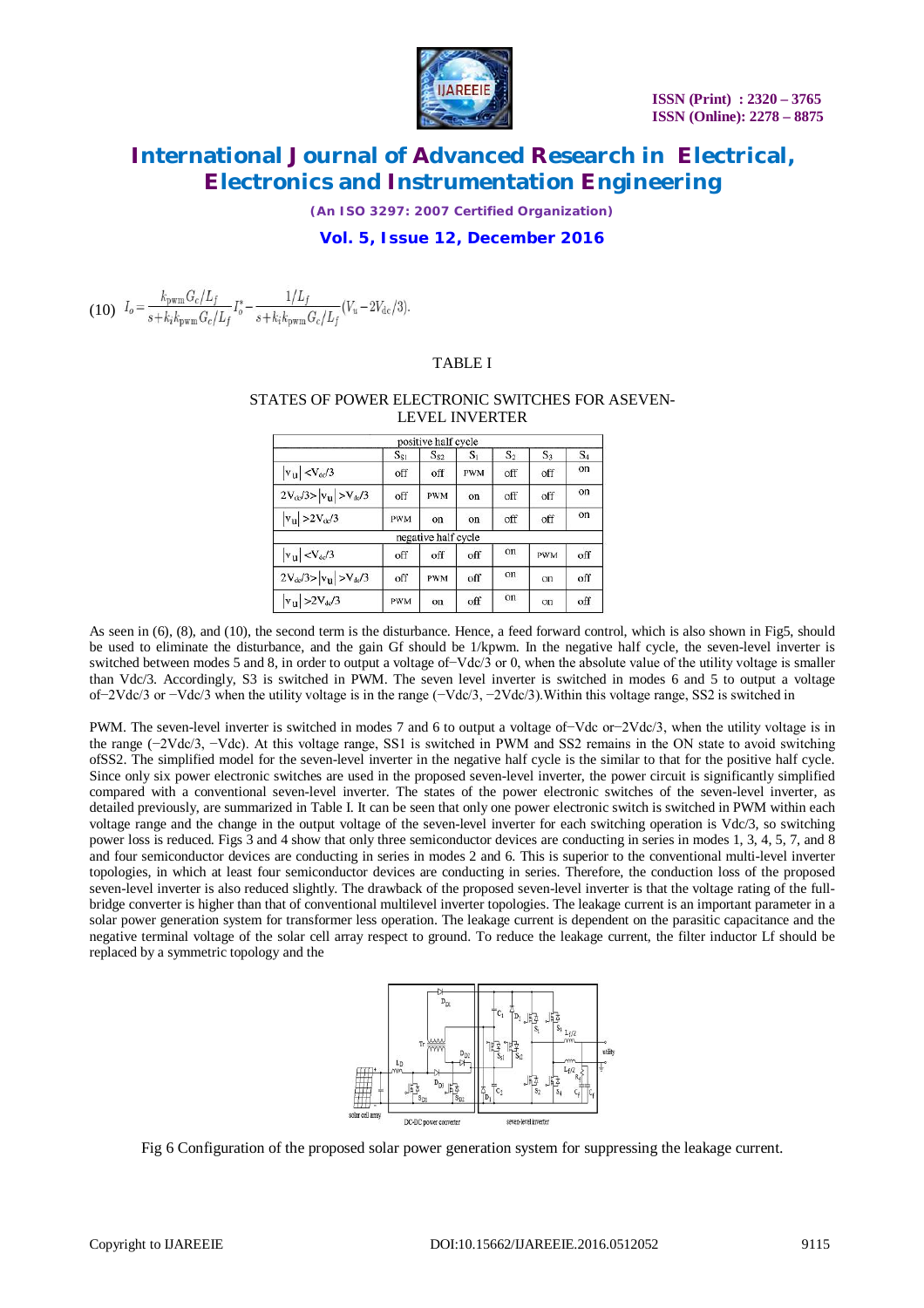

*(An ISO 3297: 2007 Certified Organization)*

**Vol. 5, Issue 12, December 2016**

#### *A. SEVEN-LEVEL INVERTER*

Fig.7(a) shows the control block diagram for the seven-level inverter. The control object of the seven-level inverter is its output current, which should be sinusoidal and in phase with the utility voltage. The utility voltage is detected by a voltage detector, and then sent to a phase-lock loop (PLL) circuit in order to generate a sinusoidal signal with unity amplitude. The voltage of capacitor C2 is detected and then compared with a setting voltage. The compared result is sent to a PI inverter. Then, the outputs of the PLL circuit and the PI inverter are sent to a multiplier to produce the reference signal, while the output current of the seven-level inverter is detected by a current detector. The reference signal and the detected output current are sent to absolute circuits and then sent to subtract or, and the output of the subtract or is sent to a current inverter. The detected utility voltage is also sent to an absolute circuit and then sent to a comparator circuit, where the absolute utility voltage is compared with both half and whole of the detected voltage of capacitor C2, in order to determine the range of the operating voltage. The comparator circuit has three output signals, which correspond to the operation voltage ranges,  $(0, \text{Vdc}/3)$ ,  $(\text{Vdc}/3, 2\text{Vdc}/3)$ , and  $(2\text{Vdc}/3, \text{Vdc})$ . The feed-forward control eliminates the disturbances of the utility voltage, Vdc/3 and 2Vdc/3, as shown in (6), (8), and (10). The absolute value of the utility voltage and the outputs of the compared circuit are sent to a feed-forward inverter to generate the feed-forward signal. Then, the output of the current inverter and the feed-forward signal are summed and sent to a PWM circuit to produce the PWM signal. The detected utility voltage is also compared with zero, in order to obtain a square signal that is synchronized with the utility voltage. Finally, the PWM signal, the square signal, and the outputs of the compared circuit are sent to the switching signal processing circuit to generate the control signals for the power electronic switches of the seven-level inverter, according to Table I. The current inverter controls the output current of the seven level inverter, which is a sinusoidal signal of 60 Hz. Since the feed-forward control is used in the control circuit, the current inverter can be a simple amplifier, which gives good tracking performance. As can be seen in (6), (8), and (10), the gain of the current inverter determines the bandwidth and the steady state error. The gain of the current inverter must be as large as possible in order to ensure a fast response and a low steady-state error. But the gain of the current inverter is limited because the bandwidth of the power converter is limited by the switching frequency.

### *B. DC–DC POWER CONVERTER*

Fig.7(b) shows the control block diagram for the dc– dc power converter. The input for the DC-DC power converter is the output of the solar cell array. A ripple voltage with a frequency that is double that of the utility appears in the voltages of C1 and C2, when the seven-level inverter feeds real power into the utility. The MPPT function is degraded if the output voltage of solar cell array contains a ripple voltage. Therefore, the ripple voltages in C1and C2 must be blocked by the dc–dc power converter to provide improved MPPT. Accordingly, dual control loops, an outer voltage control loop and an inner current control loop, are used to control the dc–dc power converter. Since the output voltages of the DC-DC power converter comprises the voltages of C1 and C2, which are controlled by the seven-level inverter, the outer voltage control loop is used to regulate the output voltage of the solar cell array. The inner current control loop controls the inductor current so that it approaches a constant current and blocks the ripple voltages in C1 and C2. The perturbation and observation method is used to provide MPPT. The output voltage of the solar cell array and the inductor current are detected and sent to a MPPT inverter to determine the desired output voltage for the solar cell array. Then the detected output voltage and the desired output voltage of the solar cell array are sent to a subtract or and the difference is sent to a PI inverter. The output of the PI inverter is the reference signal of the inner current control loop. The reference signal and the detected inductor current are sent to a subtract or and the difference is sent to an amplifier to complete the inner current control loop. The output of the amplifier is sent to the PWM circuit. The PWM circuit generates a set of complementary signals that control the power electronic switches of the dc–dc power converter.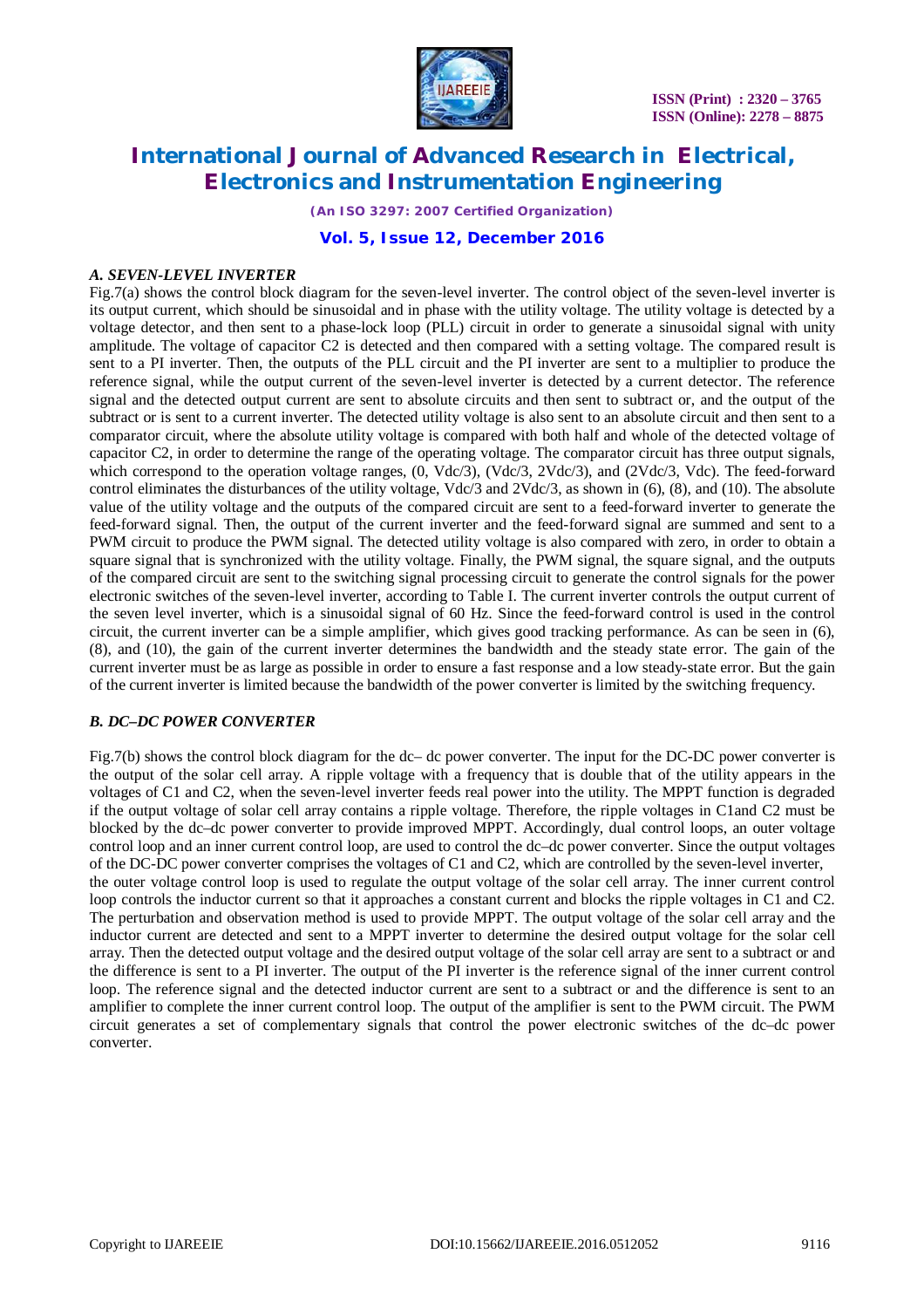

*(An ISO 3297: 2007 Certified Organization)*

**Vol. 5, Issue 12, December 2016**

#### **VI. MATALAB/SIMULINK RESULTS**

#### *Case I. Seven level inverter for RES by using PI inverter*



Fig.8.Simulink circuit for proposed seven level inverter using PI Inverter.



Fig 9.simulation results for (a) grid voltage, (b) voltage of capacitor C1, (c) voltage of capacitor C2, and (d) output voltage of the capacitor selection circuit.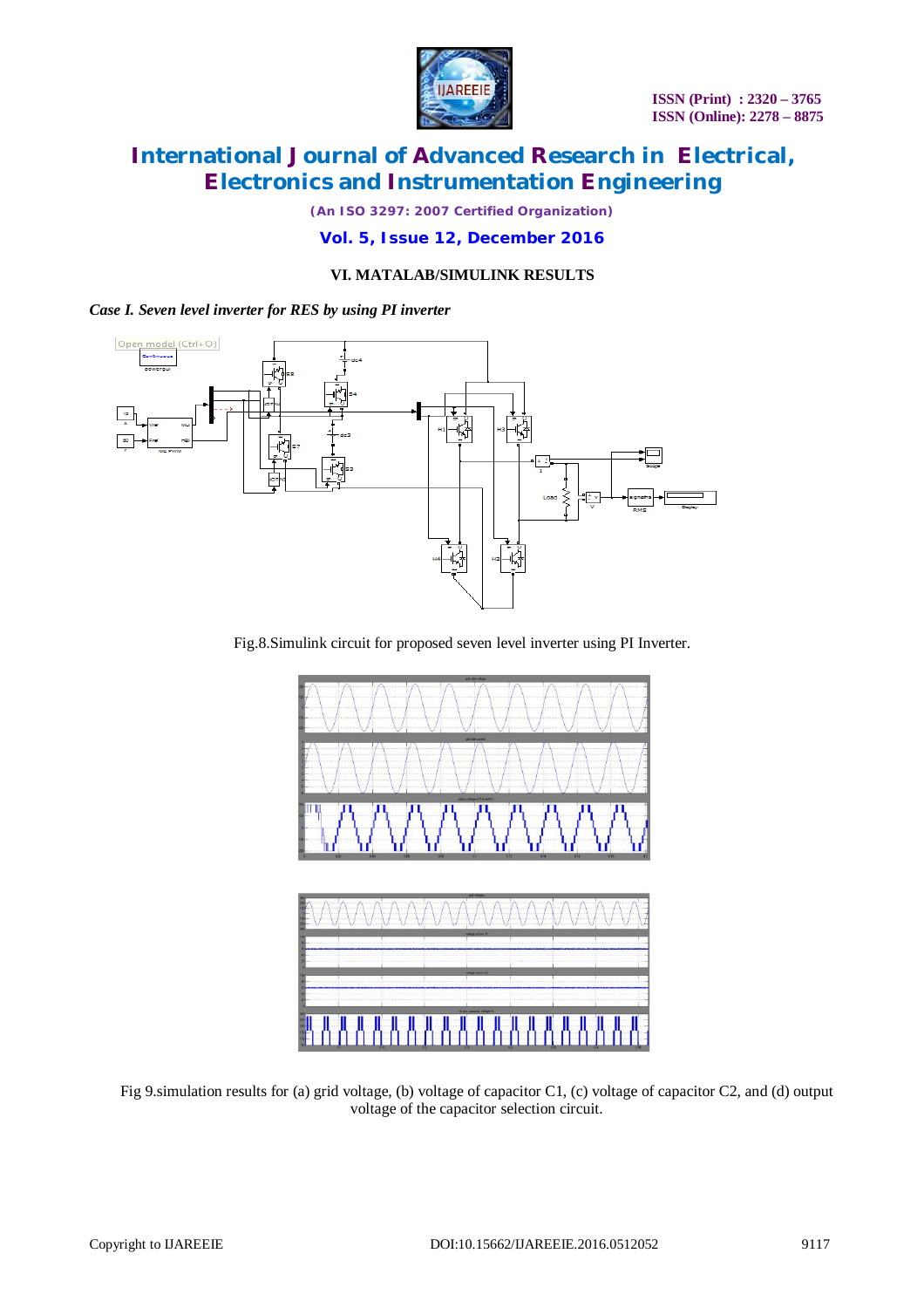

*(An ISO 3297: 2007 Certified Organization)*

**Vol. 5, Issue 12, December 2016**







Fig 13 simulation results for (a) grid voltage, (b) voltage of capacitor C1, (c) voltage of capacitor C2, and (d) output voltage of the capacitor selection circuit